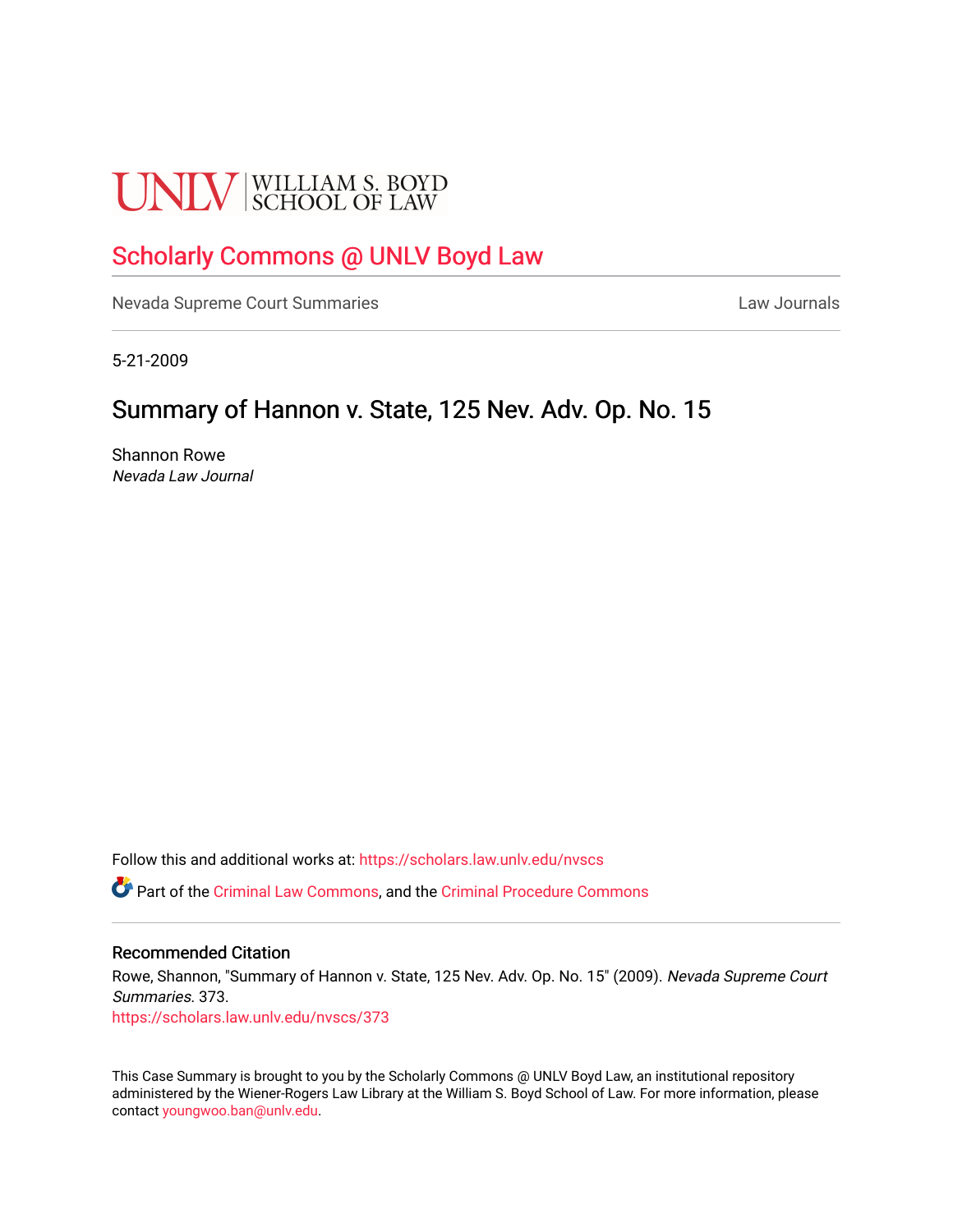## *Hannon v. State,* **125 Nev. Adv. Op. No. 15 (May 21, 2009)[1](#page-1-0)**

## CRIMINAL LAW - EMERGENCY EXCEPTION TO WARRANTLESS ENTRY

#### **Summary**

 The Court took this opportunity to align Nevada's standard for emergency home entries with the recent Supreme Court opinion in *Brigham City v. Stuart*.<sup>[2](#page-1-1)</sup> The Supreme Court held in that case that for a warrantless entry to be lawful there must be an objectively reasonable basis to believe that a party inside is in danger.<sup>[3](#page-1-2)</sup> Accepting this standard eliminates Nevada's previous test, which allowed courts to look at the law enforcement agent's lack of intent to arrest or search.<sup>[4](#page-1-3)</sup>

#### **Disposition/Outcome**

 The lower court erred by concluding that the officer in the case had an objectively reasonable basis to believe a party inside the residence was in danger. The facts did not show any evidence that a party inside the house was in need of immediate assistance or in danger of imminent harm. Therefore the drugs and drug paraphernalia found inside the house must be excluded from evidence because it was seized after an illegal entry into a private residence.

#### **Factual and Procedural History**

 On July 29, 2006, a neighbor overheard appellant Sean Andrew Hannon and his girlfriend Lea Robinson arguing. The neighbor heard screaming and thumping against the walls. Officer Eric Friberg and his trainee were dispatched to the residence to investigate the possible domestic disturbance.

 Officer Friberg arrived at the residence about 45 minutes later. Robinson answered the door. She had been crying and had labored breathing. Officer Friberg also saw Hannon in the background, who appeared to be flushed and angry. Both parties told the officer that no was injured or in need of police assistance. Officer Friberg requested to enter the premises multiple times, but Hannon and Robinson declined to give their permission.

 Although Hannon and Robinson refused to give permission for the officers to enter, Officer Friberg forcibly entered the premises. Officer Friberg states he did this to protect the safety of any occupants. While inside, the officers discovered drug paraphernalia. To avoid Officer Friberg obtaining a warrant, Hannon agreed to allow the officers to search the cupboards where they found a pillowcase size bag of marijuana.

 Hannon was charged with possession of a controlled substance for the purpose of sale. He filed a motion to suppress on the grounds that the warrantless entry was

<span id="page-1-0"></span><sup>&</sup>lt;sup>1</sup> By Shannon Rowe

<span id="page-1-1"></span> $2$  547 U.S. 398, 404 (2006).

<span id="page-1-2"></span><sup>3</sup> *Id.* 

<span id="page-1-3"></span><sup>4</sup> *State v. Hardin,* 518 P.2d 151, 154 (1974).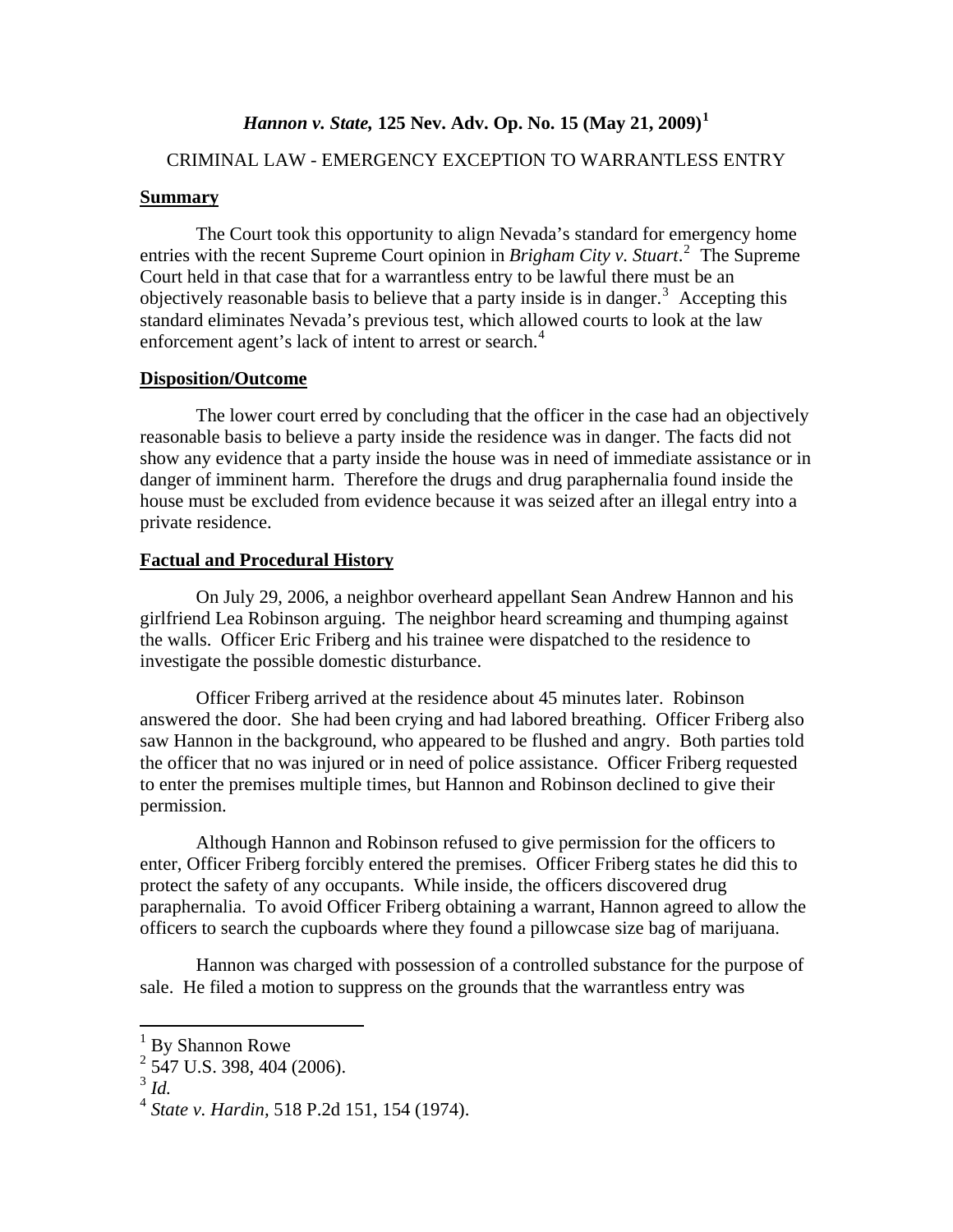unreasonable. The district court determined there was objective information (i.e. Robinson's distressed appearance and the 911 call) to justify the officers' warrantless entry and denied Hannon's motion. After Hannon entered a conditional plea of nolo contendere to simple possession he filed this appeal.

#### **Discussion**

#### Emergency Exception

 Warrantless home entries are presumptively unreasonable under the Fourth Amendment unless justified by a well-defined exception.<sup>[5](#page-2-0)</sup> One such exception is when emergency situations exist.<sup>[6](#page-2-0)</sup> This exception allows law enforcement officers to enter residences to "render emergency assistance to an injured occupant or to protect an occupant from imminent injury."[7](#page-2-0)

#### Controlling Standard–Brigham City v. Stuart

 Nevada's existing test allows an unwarranted entry into a private residence if law enforcement officers reasonably believe that emergency assistance is needed and they lack an intent to arrest or search within the premises. $8\text{ }$  $8\text{ }$  The Nevada Supreme Court rejected that test and instead adopted the standard announced by the United States Supreme Court in *Brigham City*. The new test does not consider the subjective motivation of the law enforcement agent. The only measure of the reasonableness of a warrantless entry into a private residence is if the circumstances, viewed objectively, justified the action.<sup>[9](#page-2-0)</sup>

#### Officer Friberg lacked an objectively reasonable belief

 This Court disagreed with the district court, and instead held that the circumstances did not justify the warrantless entry because the facts did not create an objectively reasonable basis for the officers to believe a party was injured or in need of assistance inside.

 In *Brigham City* officers witnessed one person punch another followed by that person spitting out blood, after which the officers forcibly entered the premises.<sup>[10](#page-2-0)</sup> In this case, the officers did not witness nor overhear any violence, and knocked on the door rather than entering to halt any ensuing violence. In addition, neither party exhibited any injuries, and both told the officers they were unharmed.

 The officers also had no reason to believe that a third party was inside the house. Officer Friberg admitted that although he suspected someone else might be inside, he had no evidence.

<sup>5</sup> *See Camacho v. State*, 75 P.3d 370, 374 (2003).

<span id="page-2-0"></span> $\int_0^6$  *Id.* 

<sup>7</sup> *Brigham City*, 547 U.S. at 403.

<sup>8</sup> *See Geary v. State,* 544 P.2d 417, 421 n.3 (1975).

<sup>9</sup> *Brigham City*, 547 U.S. at 402.

 $^{10}$  *Id.* at 406.